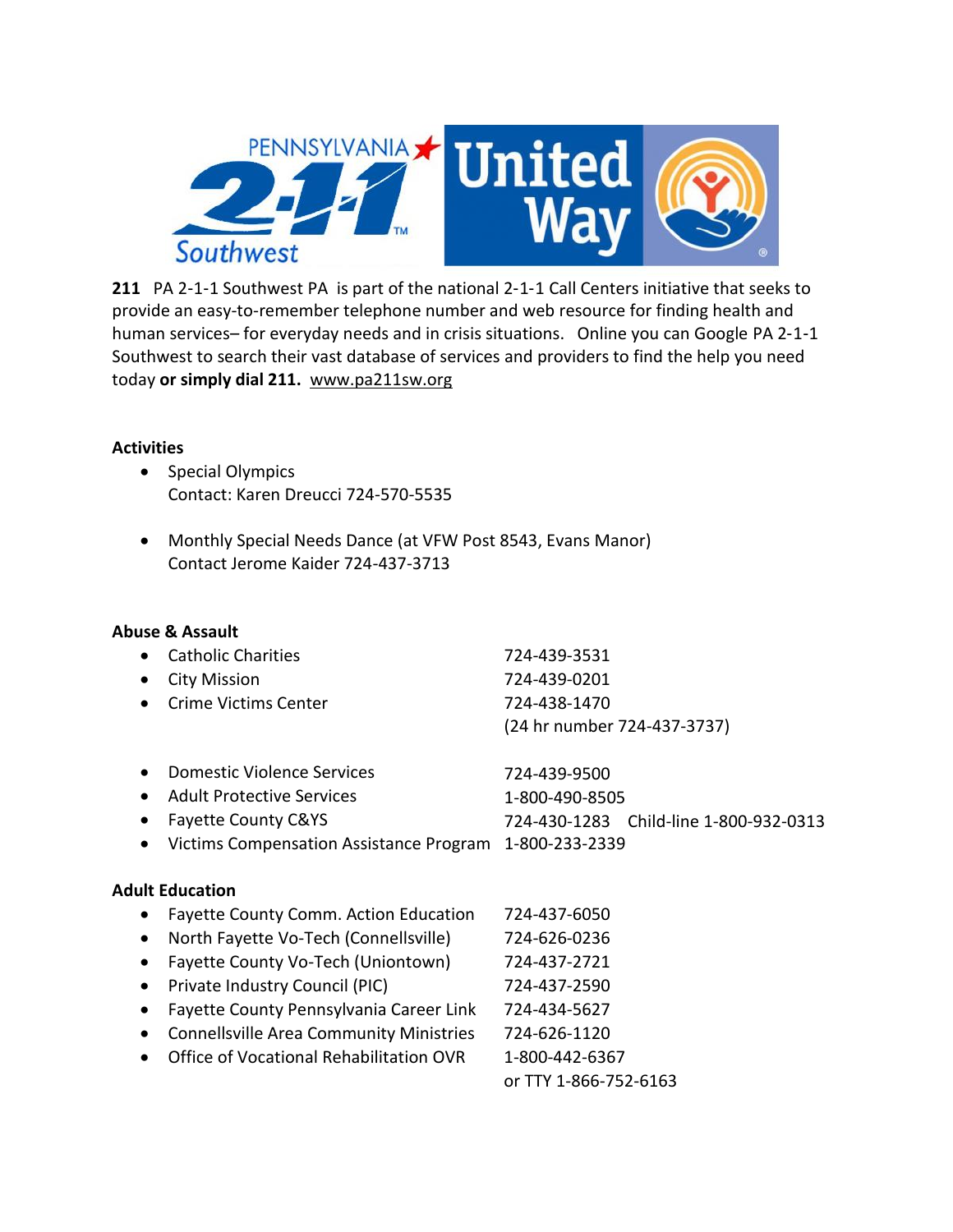| <b>Birth &amp; Death Records</b>                                         |                                                        |  |  |  |
|--------------------------------------------------------------------------|--------------------------------------------------------|--|--|--|
| <b>PA Division of Vital Statistics</b>                                   | 724-656-3100<br>or Toll Free 1-844-228-3516            |  |  |  |
| <b>Blind &amp; Visually Challenged</b>                                   |                                                        |  |  |  |
| Fayette County Association for the Blind                                 | 724-437-2791                                           |  |  |  |
| Clothing                                                                 |                                                        |  |  |  |
| <b>Connellsville Area Community Ministries</b><br>$\bullet$              | 724-626-1120                                           |  |  |  |
| $\bullet$                                                                | Alternatives Yes-Pregnancy Support Center 724-628-5555 |  |  |  |
| Dress for Success Clothing - Fayette Branch 724-437-1341<br>$\bullet$    |                                                        |  |  |  |
| Project Bundle-Up - Uniontown Service Center<br>$\bullet$                | 724-437-2031                                           |  |  |  |
| St Vincent De Paul Society<br>$\bullet$                                  | 724-439-9188                                           |  |  |  |
| The Salvation Army<br>$\bullet$                                          | 724-437-2031                                           |  |  |  |
| Catholic Charities of the Diocese of Greensburg -<br>$\bullet$           |                                                        |  |  |  |
| <b>Fayette Baby Clothing Assistance</b>                                  | 724-837-1840                                           |  |  |  |
| <b>Community Services/Help</b>                                           |                                                        |  |  |  |
| <b>Connellsville Community Ministries</b><br>$\bullet$                   | 724-626-1120                                           |  |  |  |
| The Salvation Army<br>$\bullet$                                          | 724-437-2031                                           |  |  |  |
| St Vincent De Paul Society<br>$\bullet$                                  | 724-439-9188                                           |  |  |  |
| Interfaith Volunteer Caregivers<br>$\bullet$                             | 724-438-0709                                           |  |  |  |
| <b>Early Childhood/Child Development</b>                                 |                                                        |  |  |  |
| Early Intervention Services (Birth to 3 yrs old)<br>$\bullet$            | 724-430-1370                                           |  |  |  |
| Local Interagency Coordinating Council LICC                              |                                                        |  |  |  |
| Intermediate Unit #1 (Ages 3-5)<br>$\bullet$                             | 724-938-3241 x273 Leigh Dennick                        |  |  |  |
| Head Start/Early Head Start of Fayette County<br>$\bullet$               | 724-430-4818                                           |  |  |  |
| <b>WIC of Fayette County</b><br>$\bullet$                                | 724-437-6050                                           |  |  |  |
| <b>Education</b>                                                         |                                                        |  |  |  |
| The Education Law Center                                                 | 412-258-2120<br>www.elc-pa.org                         |  |  |  |
| Intermediate Unit #1<br>٠                                                | 724-938-3241                                           |  |  |  |
| Highlands Hospital Regional Center for Autism<br>$\bullet$               | 724-603-3360                                           |  |  |  |
| New Directions - Chestnut Ridge Counseling Svs.<br>$\bullet$             | 724-434-5437                                           |  |  |  |
| <b>Albert Gallatin School District</b><br>$\bullet$                      | 724-564-7190*                                          |  |  |  |
| <b>Brownsville School District</b>                                       | 724-785-2021*                                          |  |  |  |
| <b>Connellsville School District</b><br>$\bullet$                        | 724-628-3300*                                          |  |  |  |
| <b>Frazier School District</b><br>$\bullet$                              | 724-736-9507*                                          |  |  |  |
| Laurel Highlands School District<br>$\bullet$                            | 724-437-2821*                                          |  |  |  |
| <b>Uniontown School District</b><br>$\bullet$                            | 724-438-4501                                           |  |  |  |
| *All SD numbers are Administrative offices, they can direct you to the   |                                                        |  |  |  |
| Extension or contact number of the dept/individual you want to speak to. |                                                        |  |  |  |